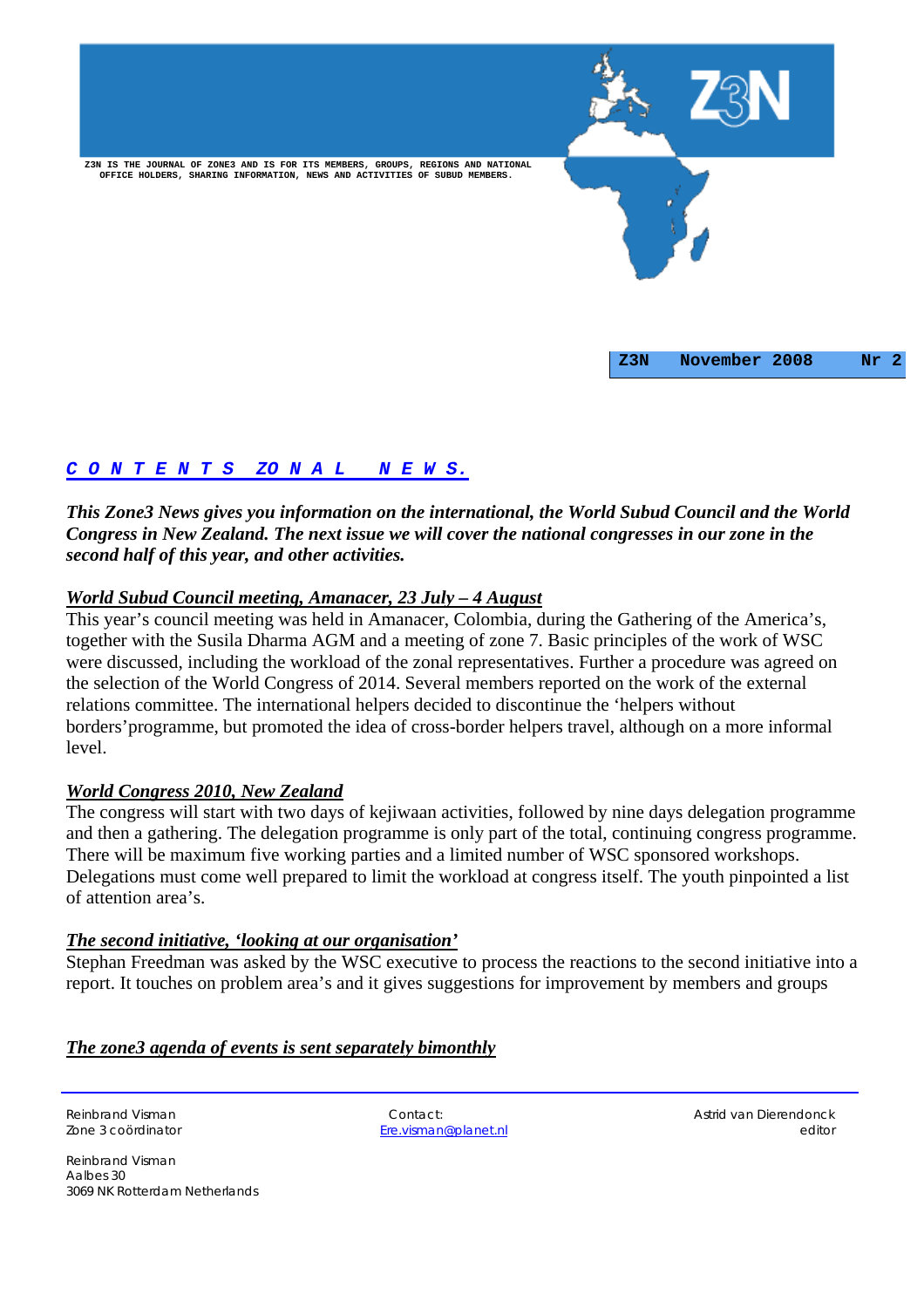### *A R T I C L E S*

#### *World Subud Council meeting, Amanacer, 23 July – 4 August*

This year the council met in Amanacer, Colombia, during the Gathering of the America's, together with the AGM of Susila Dharma International and a meeting of zone 7. A descriptive story of the setting is given by Osanna Vaughn, 'Celebrating the dawn' which can be found on subudworldnews.com . The council consists of the seven zonal representatives, the World Subud Association chair and deputy, the WSC executive team (the executive), the wing chairs and the 18 international helpers. Below an abstract of the minutes; the complete minutes can also be found on subudworldnews.com .

" In some respects the World Subud Association is an organization that provides services to its members and in other respects it is a mission driven organization. One of its main aims is to facilitate a learning process on the benefits and use of the latihan, but this aspect of the work exists in a grey area that is probably not adequately covered by existing helper/committee/wing functions. The inner finds expression in the outer life of Subud members and consequently the organizational culture needs to embrace these grey areas. This indicates the need for spaces for systematic sharing of putting the latihan into practice or using one's inner guidance in everyday life, for learning to work together, for helper development, and for closer helper/committee relationships.

#### *Zonal representatives*

Possibly for the first time in many years, a lot of attention was paid to the role of the zonal representatives in their work within their zones as well as their work as WSC members and directors of the WSA. Ways to lighten the burden were considered, including the idea of empowering the committee councillors to work more closely with the zonal representatives. In some zones the zonal council hardly functions. This requires a re-evaluation of how democracy should work in Subud.

#### *World Congres 2014*

At the world congress in New Zealand the site for the next congress 2014 will be selected. The executive will ask countries to nominate themselves by the end of October 2008 and the WSA executive will work with those countries to develop comparable proposals by May 2009.

#### *External relations*

The executive will appoint a person to coordinate the external relations work of the WSA, as well as coordinating the various external relations activities. This person would also advise on matters such as websites, brochures, and the WSA Annual Report.

Frederic Richard reported on WSA's participation within NGO fora within the United Nations. WSA shares this activity with Susila Dharma International. SDI will carry on in the area of international development and the WSA would participate in the area of human rights and freedom, which includes dialogue to improve our knowledge of such fora, while networking and strengthening our contribution

Samuel Simonsson reported on Subud's participation in inter-spiritual dialogue including the *Middle East Festival of Spirituality and Peace* (MESP). An important upcoming event is Subud's participation in the *Parliament of World Religions* in December 2009 in Melbourne.

Frederic Richard reported on the WSA forum. This forum is an experimental program of the WSA in which spaces are created for dialogue with Subud and non-Subud experts on themes relevant to the aims of the WSA. The theme for the first program is development and governance. The plan is to have a conference on development and governance for Central Kalimantan.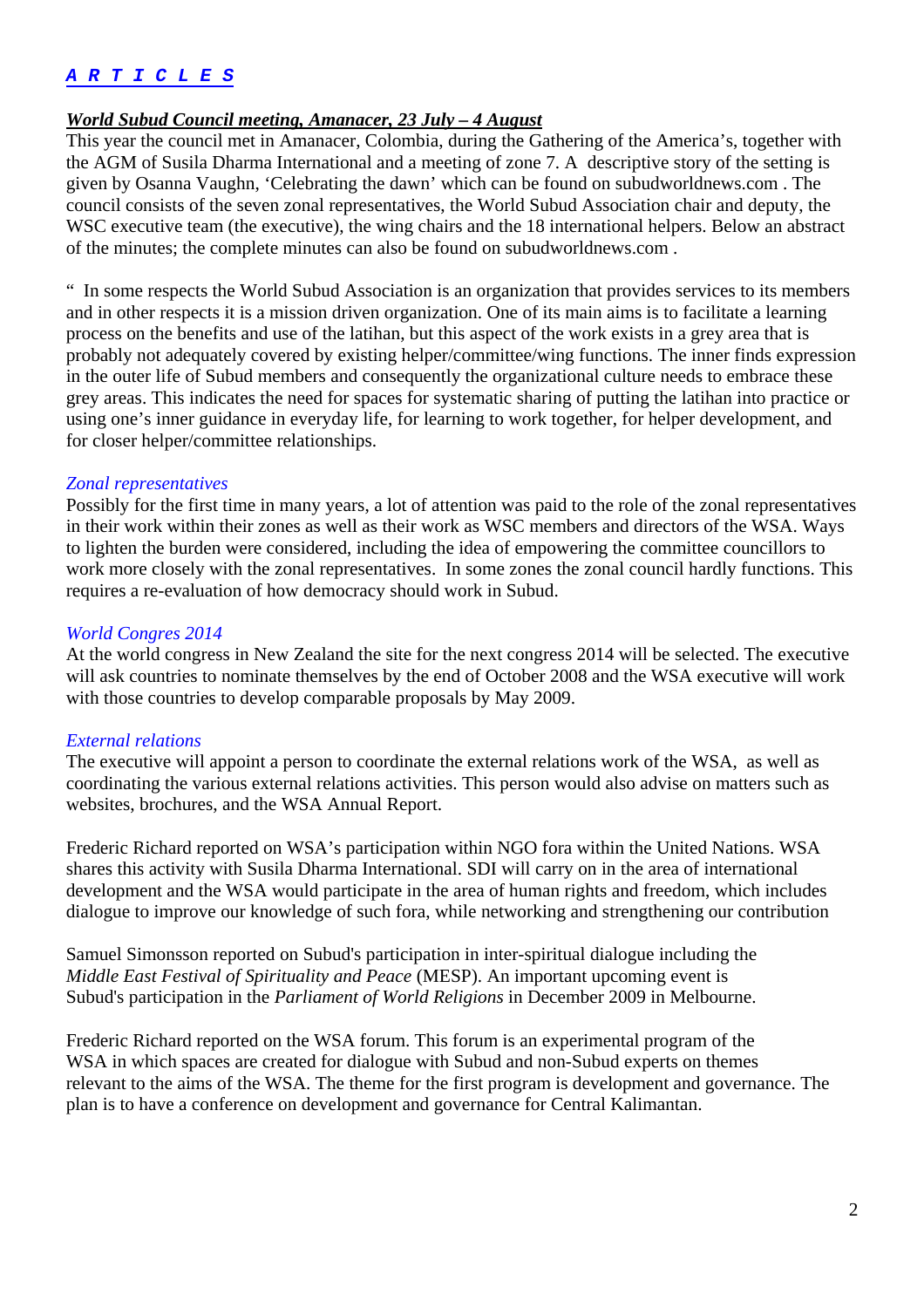## *Helpers without borders*

The international helpers have decided to finish the "Helpers Without Borders" program. The WSC recognizes the benefit of volunteer helpers visiting groups in a country other than their own, and the international helpers are willing to help facilitate this. However, the feeling should be more of a normal experience for the volunteer helper(s) and the group visited and the approach less formal. The international helpers suggested that a line item be retained within the WSA budget for such helper travel, and that the WSC continue to promote the idea of cross-border helper travel. "

### *World Congress 2010, New Zealand*

At the councilmeeting the world congress was discussed. It will start with two kejiwaan days, followed by nine days of delegation programme and then a gathering. The delegation programme is only part of the full, continuing congress programme.

It was agreed that the role of the congress should be more directed towards the priorities and policies for the development of Subud internationally and the needs of Subud members rather than the management issues best handled by the council and the executive. Congress should set a few priority goals and strategies for the forthcoming period; in this way delegations should not be swamped with too much work and information. There will be a maximum of five working parties: (1) the use and benefits of the latihan (including helper work) (2) supporting endeavors, projects and enterprises, (3) being present in the world (4) strengthening the organization and (5) a shorter working party on finance possibly together with MSF. Also there would be WSA sponsored workshops directed towards the needs of the development of Subud. These workshops would be experiential, interactive, and dedicated to major themes such as: the use of the latihan in everyday life, sharing experiences, developing projects, and capacity building.

#### *Delegate / representative*

A delegate is a person who must and can only vote according to the instructions received from his/her constituency. A representative is a person who votes according to his/her own discretion having received input from his/her constituency.

The council recommends that the "WSA member delegations" at congress are representatives, unless otherwise stipulated by the congress of their home country on specific topics. The reason for this recommendation is so that democratic processes of reaching consensus can take place during the congress, so that the decisions of congress can take into account various viewpoints and interests from a wider perspective of the WSA as a whole rather than being predetermined before any discussion. The WSA executive will send representatives an information pack on their work at congress.

It was agreed that all appointments made by the World Subud Association during congress require that candidates should have seen a job description beforehand. It was also agreed that candidates for organizational positions would need to submit a CV or resume.

The zone representatives agreed that support funds collected in their zones would be put into a collective pool to ensure a fair representative of countries at congress. The executive reported that Samuel Lesley in the UK had been appointed as representative support coordinator.

## *Youth*

The youth organisation pinpointed some area's of attention for the congress:

- Create a safe space in which there is the ability to play music
- Include special cultural events such as a fashion show
- Include something similar to the Congress TV in Innsbruck
- Include kejiwaan spaces for young people
- Include special activities and excursions such as the "Yes Ouest"
- Include spaces for creative activities
- Include spaces for sports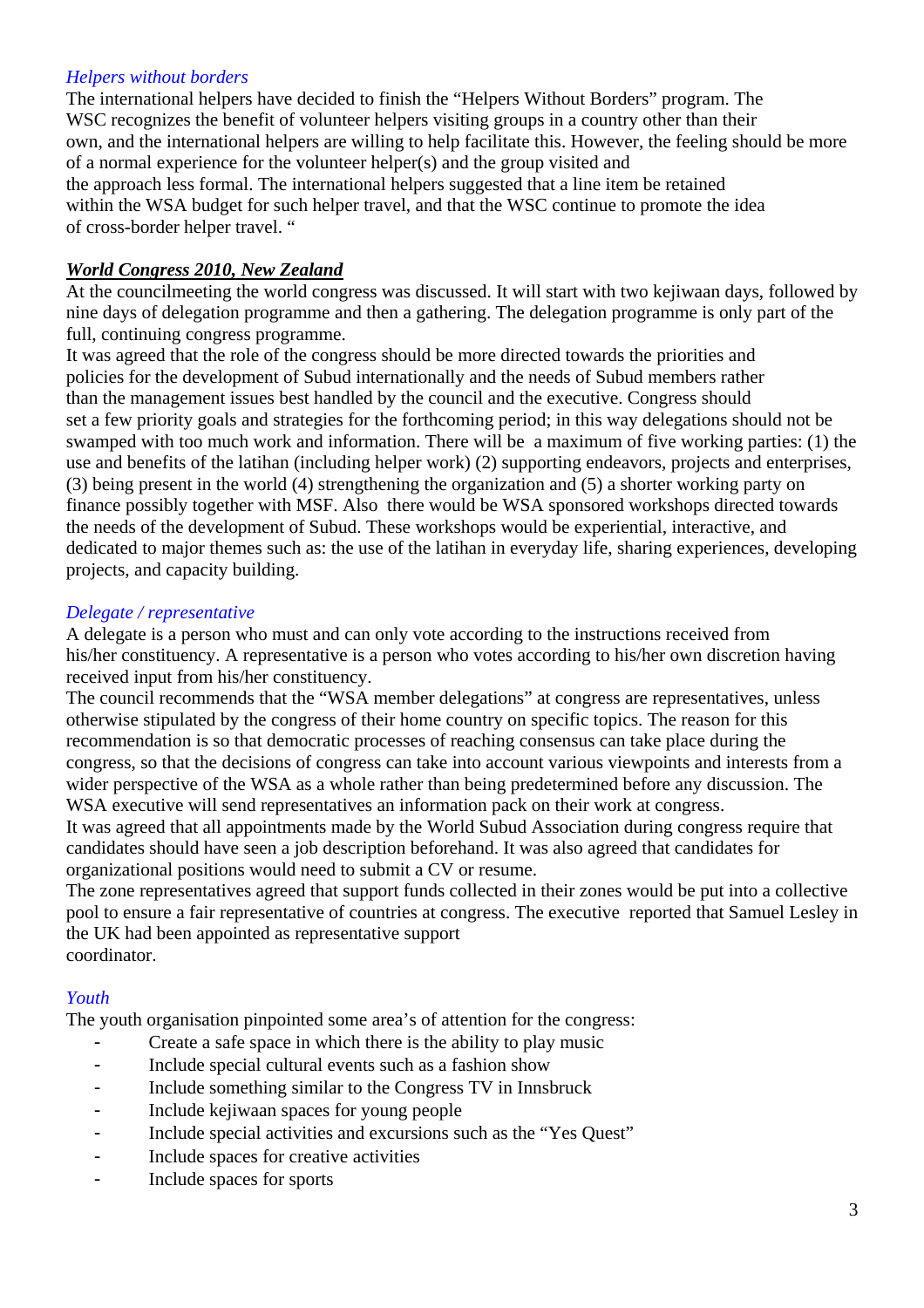- Create dialogue spaces within the Congress
- Possibly include a one-day social project
- Possibly include a special support team for young people

The council agreed to launch a fundraising appeal to raise \$30,000 USD to support the travel of young Subud members to the congress. This fund would be based on principles similar to the existing International Youth Travel Fund (IYTF) although supplementary criteria may be required. The Muhammad Subuh Foundation kindly agreed to match these funds, as does the *Guerrand-Hermès Foundation for Peace* (GHFP), resulting in three dollars for every fundraised dollar.

## *The second initiative, looking at our organisation*

At the request of the executive Stephan Freedman processed the reactions to the second initiative in a report, which can be found on swn.com. From his report:

# *What led up to this & what's the point?*

World congress aims to hear members' views and turn them into actions. One theme that kept coming up at the last world congress was, that some Subud communities, fortunately, are thriving, with new enquirers and new members coming in, but many groups are experiencing the opposite:

- Membership aging, becoming too old to attend group latihans, dying off
- High percentage of new members leaving (often after about one year)
- Very few enquirers or applicants

This prompted an initiative called "Being Present" which encouraged Subud members and groups to become more open and accessible to the public. This is ongoing. It also prompted a process of self-enquiry. Is there something we could do differently? If the problem were a signpost, what would it be telling us? The executive then started a second initiative: Engage in an honest and fearless appraisal of how we function – from groups to the international (and all layers in between). So WSA invited Subud individuals and groups to ask searching questions about our Subud culture. What serves us and what doesn't? What needs to be changed and how might we do it better? This invitation is ongoing. The report includes voices from meetings of Subud members in many countries as well as, from individual letters and feedback.

## *Summary of area's being discussed.*

The question was : is there some way that more people will find Subud ? Responses include the following suggestions:

- Glow more brightly. The key is not to get stressed or despondent. Deepen your latihan and people may be attracted by the stillness they feel in your presence

- Appreciate one another. Latihan, for many, is a respite from efforts and from words. Socials are times of celebration. So when can Subud members really get to know one another? How to discover one another's dreams, struggles and unresolved issues

- Be honest and authentic. Don't make everything sugar coated. When we can be "real" with one another new members will want to stay, and others will be drawn

- All gloom and doom? Far from it. Fresh breezes are a-blowin'

- Sharing vulnerability. Latihan can bring about changes – inner and outer – not always comfortable. What if we don't want to be "helped" but need a different support? - Public visibility. Do you find it hard to talk about Subud? Do people see us as a

secretive group? How can our leaflets and websites connect with the public? - Help helpers communicate. Suggestions for mutual learning and skills to support helper work

- Improve the applicant's experience. Three months of torture in order to gain access?

- Understanding Bapak. Members hold contrasting views on the role of Bapak's talks

in Subud's future. One member suggests a way to reconcile some differences

- Speak local lingo. To an outsider Subud can seem self-enclosed. How can we swim with today's current of ideas and words? What are the new generation of spiritually